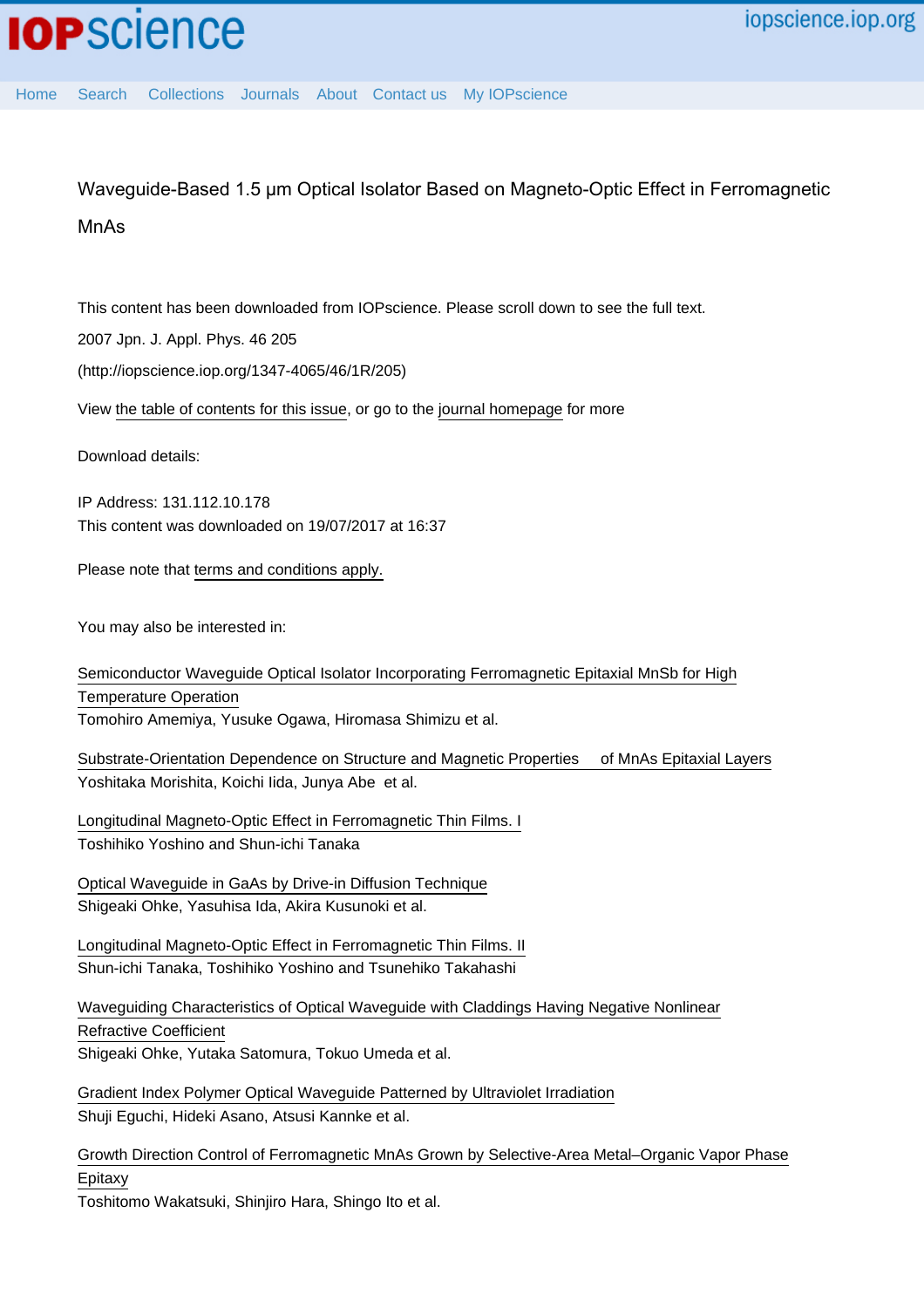$@2007$  The Japan Society of Applied Physics

# Waveguide-Based  $1.5 \mu m$  Optical Isolator Based on Magneto-Optic Effect in Ferromagnetic MnAs

Tomohiro AMEMIYA<sup>1,3\*</sup>, Hiromasa SHIMIZU<sup>1,3</sup>, Pham Nam HAI<sup>2,3</sup>, Masafumi YOKOYAMA<sup>2,3</sup>, Masaaki TANAKA<sup>2,3</sup>, and Yoshiaki NAKANO<sup>1,3</sup>

<sup>1</sup>Research Center for Advanced Science and Technology, 4-6-1 Komaba, Meguro-ku, Tokyo 153-8904, Japan <sup>2</sup>Department of Electronic Engineering, The University of Tokyo, 7-3-1 Hongo, Bunkyo-ku, Tokyo 113-8656, Japan <sup>3</sup> Japan Science and Technology Agency, SORST

(Received August 13, 2006; accepted September 24, 2006; published online January 10, 2007)

We developed a 1.5-µm-band, transverse-magnetic-mode waveguide isolator based on the nonreciprocal-loss phenomenon. The device consists of an optical waveguide with an InGaAs/InGaAlAs multiple-quantum-well amplifier and a ferromagnetic MnAs layer attached to the waveguide. The combination of the optical waveguide and the magnetized MnAs layer produces a magneto-optic effect called the nonreciprocal loss—a phenomenon where the propagation loss of light is larger in backward than in forward propagation. We present the guiding principle of the design of the structure of the device. A prototype device with a MBE-grown epitaxial MnAs layer showed a nonreciprocity of 9.8 dB/mm at a wavelength of 1.54  $\mu$ m. Our device can be monolithically integrated with waveguide-based optical devices on an InP substrate. [DOI: [10.1143/JJAP.46.205\]](http://dx.doi.org/10.1143/JJAP.46.205)

KEYWORDS: waveguide optical isolator, magneto-optic effect, nonreciprocal loss, semiconductor optical amplifier, ferromagnetic, MnAs, photonic integrated circuit

## 1. Introduction

A promising area of research on optical communication systems is the development of photonic integrated circuits that combine a variety of optical devices on a chip. To construct such integrated circuits, we need to develop smallsized waveguide isolators that can be monolithically combined with waveguide-based optical devices. In this paper, we propose one such device, a 1.5-µm-band waveguide isolator that consists of a III–V semiconductor waveguide combined with a ferromagnetic manganese arsenide (MnAs) layer. The device produces optical nonreciprocity that is based on a magneto-optic phenomenon called the nonreciprocal loss.

Optical isolators are indispensable elements in photonic integrated circuits for interconnecting different optical devices in a cascade manner without problems caused by undesirable reflections of light in the circuit. Isolators are required to have the form of a waveguide because they must be monolithically combined with waveguide-based optical devices such as semiconductor lasers, light amplifiers, and switches. Conventional optical isolators, however, cannot meet this requirement because they are composed of Faraday rotators and polarizers, which are difficult to integrate with waveguide-based devices. For this reason, much effort has been expended in developing waveguide optical isolators.1–6) However, most of the reported devices use ferromagnetic iron garnets to produce nonreciprocity in light propagation, and therefore they are incompatible with semiconductor optical devices.

One promising way of creating waveguide-based semiconductor isolators is by the use of the nonreciprocal loss phenomenon where—in an optical waveguide with a magnetized metal layer—the propagation loss of light is larger in backward than in forward propagation.<sup>7,8)</sup> The use of this phenomenon can provide semiconductor waveguide isolators that are suitable for monolithic integration with other semiconductor optical devices. The leading example

was reported by Vanwolleghem et  $al^{(9,10)}$  Their device consists of an InGaAlAs/InP active waveguide with a ferromagnetic CoFe layer for producing nonreciprocity and operates at a  $1.3 \mu m$  transverse-magnetic (TM) mode.

To construct  $1.55 \,\text{\mu m}$ , polarization-independent waveguide isolators for optical communication systems, we are developing transverse-electric-mode (TE-mode) and TMmode isolators based on the nonreciprocal loss at a 1.55 mm wavelength. We have built a prototype of a TE-mode isolator, consisting of an InGaAsP/InP active waveguide combined with a ferromagnetic Fe layer for nonreciprocity, and obtained an nonreciprocity of 14.7 dB/mm—the largest value ever reported for waveguide isolators.<sup>11,12)</sup> Encouraged by this result, we then considered a TM-mode waveguide isolator and, in the previous paper, reported the idea of constructing the device by using ferromagnetic MnAs instead of Fe-based metals.<sup>13,14)</sup> However, the structure of our previous device was not optimized because, at that time, we had no detailed data on the magneto-optic properties of MnAs at a  $1.5 \mu m$  wavelength. After that, we measured the dielectric tensor of magnetized MnAs at  $1.5 \mu m$ . Using this data, we redesigned the device and obtained a nonreciprocity of  $9.8 \text{ dB/mm}$  at a 1.54 µm wavelength. The following sections provide the details on this TM-mode isolator.

#### 2. Structure of the TM-Mode Waveguide Isolator

Figure 1 shows our TM-mode waveguide isolator with a cross section perpendicular to the direction of light propagation. The device consists of a TM-mode semiconductor optical-amplifying waveguide (SOA waveguide) on an InP substrate and a ferromagnetic MnAs layer attached to the SOA waveguide. The SOA consists of an InGaAs/ InGaAlAs multiple quantum well (MQW) sandwiched between two InGaAlAs guiding layers. The upper guiding layer is covered with an InP cladding layer and then an InGaAsP contact layer; a thin cladding layer is used so that light traveling in the SOA waveguide can extend into the MnAs layer to interact with the magnetic moment in the MnAs layer. An Au/Ti double metal layer covers the MnAs layer, forming a top electrode to supply the driving current

Corresponding author. E-mail address: ametomo@hotaka.t.u-tokyo.ac.jp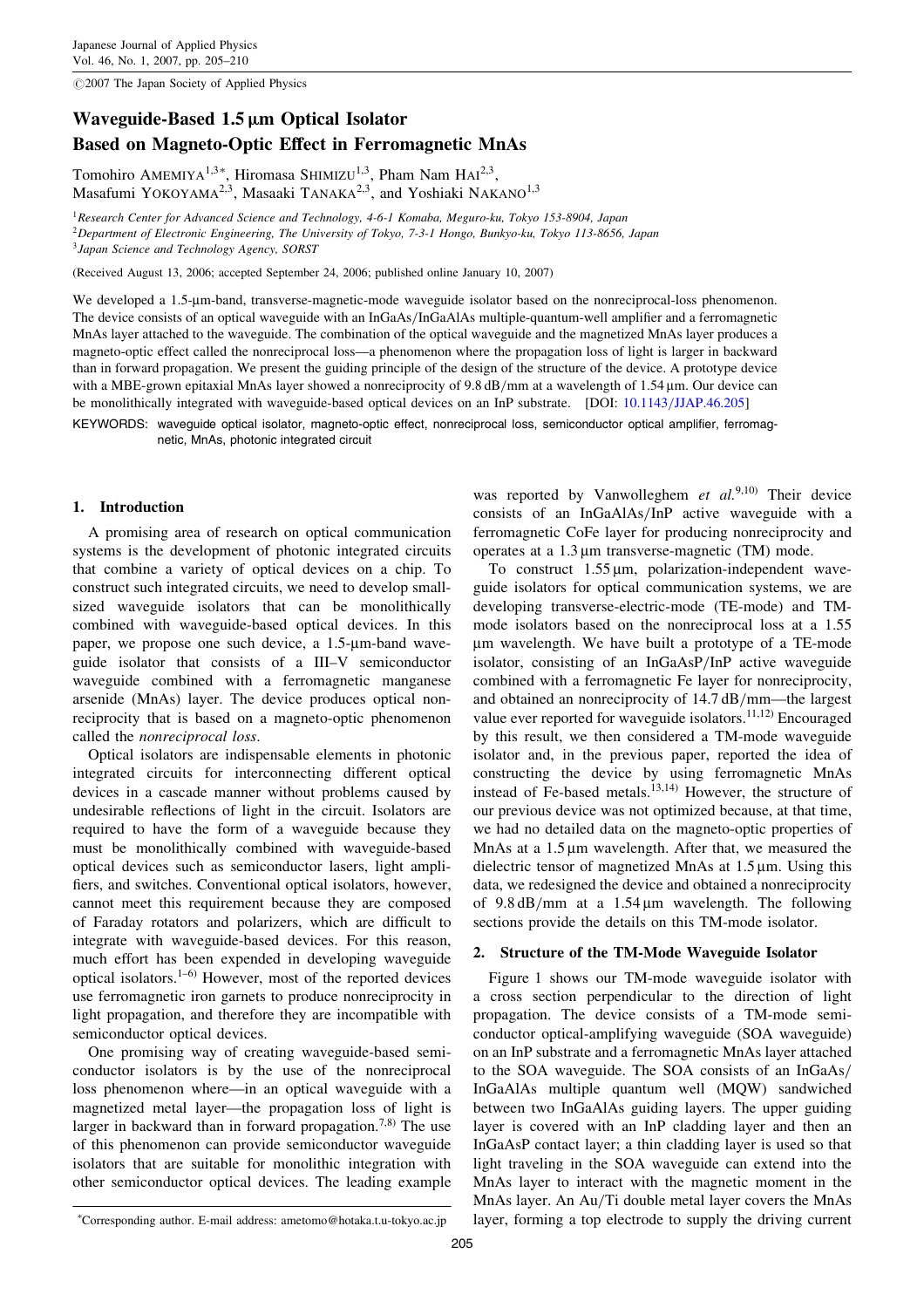

Fig. 1. Structure (cross section) of the TM-mode waveguide optical isolator with a MaAs layer magnetized in the  $x$ -direction and light passing along the z-direction.



Fig. 2. Principle of the operation of the isolator based on the nonreciprocal loss.

to the SOA. Incident light passes through the SOA waveguide perpendicular to the figure (z-direction).

To operate the device, an external magnetic field is applied so that the MnAs layer is magnetized perpendicular to the propagation of light, as indicated by the arrow in the figure  $(x$ -direction). Light traveling in the device interacts with magnetic moments in the MnAs layer. This produces a difference in the propagation loss of TM-polarized light between forward (z-direction) and backward propagation (-z-direction); the propagation loss is larger for backward propagation than for forward propagation, as shown in Fig. 2. This nonreciprocal loss is caused by the magnetooptic transverse Kerr effect. The SOA compensates for the forward propagation loss; it is operated so that the net loss for forward propagation is zero (see Fig. 2). Under these conditions, the device can act as an optical isolator.

The point of our device is its use of MnAs as a ferromagnetic material, instead of ferromagnetic metals such as Fe, Co, and Ni. In our device structure—which is necessary for TM-mode operation—the ferromagnetic layer used to produce the nonreciprocity is also used as a contact to supply a driving current to the SOA. This means that the ferromagnetic layer has to meet a dual requirement of producing a large Kerr effect and of providing a lowresistance contact for the p-type InGaAsP contact layer. Ordinary ferromagnetic metals are not suited for this purpose because they produce a Schottky barrier on p-type

InGaAsP, thereby producing a high-resistance contact on the contact layer (see §5). In addition, during contact annealing, they produce undesirable nonferromagnetic compounds such as FeAs and NiAs at the contact interface and simultaneously degrade the microscopic flatness of the interface; this reduces optical nonreciprocity in the device. To solve these problems, we used MnAs for the ferromagnetic layer, which is a ferromagnetic, intermetallic compound with a hexagonal NiAs structure. It can be grown epitaxially on GaAs, InP, and related semiconductors by using molecular beam epitaxy (MBE), without producing a solid-phase reaction at the interface.<sup>15-17)</sup> It also produces no Schottky barrier on p-type InGaAsP.

We designed a SOA structure for use at a  $1.5 \mu m$ wavelength. The resultant structure is as follows. The substrate is a highly doped n-type InP (refractive index  $n = 3.16$ ). The constituent layers of the SOA are: (i) lower guiding layer: 100-nm-thick InGaAlAs (bandgap wavelength  $\lambda_{\rm g} = 1.1 \,\mu{\rm m}$ ,  $n = 3.39$ ), (ii) MQW: five tensilestrained InGaAs quantum wells  $(-0.4\%$  strained, 15-nmthick well,  $n_{\text{MOW}} = 3.53$ ) with six compressively strained InGaAlAs barriers (+0.6% strained, 12-nm-thick barrier,  $\lambda_{\rm g} = 1.2 \,\mu$ m), (iii) upper guiding layer: 100-nm-thick In-GaAlAs ( $\lambda$ <sub>g</sub> = 1.1 µm), (iv) cladding layer: 200-nm-thick p-type InP, and (v) contact layer: 250-nm-thick, highly doped p-type InGaAsP ( $\lambda_g = 1.4 \,\mu$ m). The thickness of the MnAs layer affects the strength of the interaction between light in the SOA and magnetic moments in the MnAs layer. We determined the optimum thickness of the MnAs layer through the following calculation.

## 3. Measuring the Magneto-Optic Properties of MnAs Layers

Light traveling along the SOA waveguide extends beyond the interface into the MnAs layer to a certain penetration depth and interacts with magnetic moments in the MnAs layer. To produce optical nonreciprocity effectively, the thickness of the MnAs layer must be set larger than the penetration depth. However, using existing epitaxial technology, it is difficult to grow a high-quality MnAs layer with a thickness of several hundred nanometers. Therefore, when designing the device, we must ascertain whether sufficient nonreciprocity can be obtained with the small MnAs thickness we can produce. For this purpose, we calculated the isolation ratio of the device as a function of the MnAs thickness by computer simulation using the dielectric tensor data of MnAs. The simulation results are compared with measurement data in §5.

The nonreciprocity of our isolator is caused by the offdiagonal elements in the dielectric tensor of the ferromagnetic MnAs. The dielectric tensor of each layer in Fig. 1(a) is given by

$$
\begin{pmatrix} \varepsilon_n & 0 & 0 \\ 0 & \varepsilon_n & j\alpha_n \\ 0 & -j\alpha_n & \varepsilon_n \end{pmatrix}, \qquad (1)
$$

where  $\varepsilon_n$  and  $\alpha_n$  are the diagonal and the off-diagonal elements of the dielectric tensor in the nth layer, respectively. The off-diagonal element  $\alpha_n$  is 0 except in the MnAs layer. Using the dielectric tensors, Maxwell's equations give the transfer matrix for each layer. We find from the transfer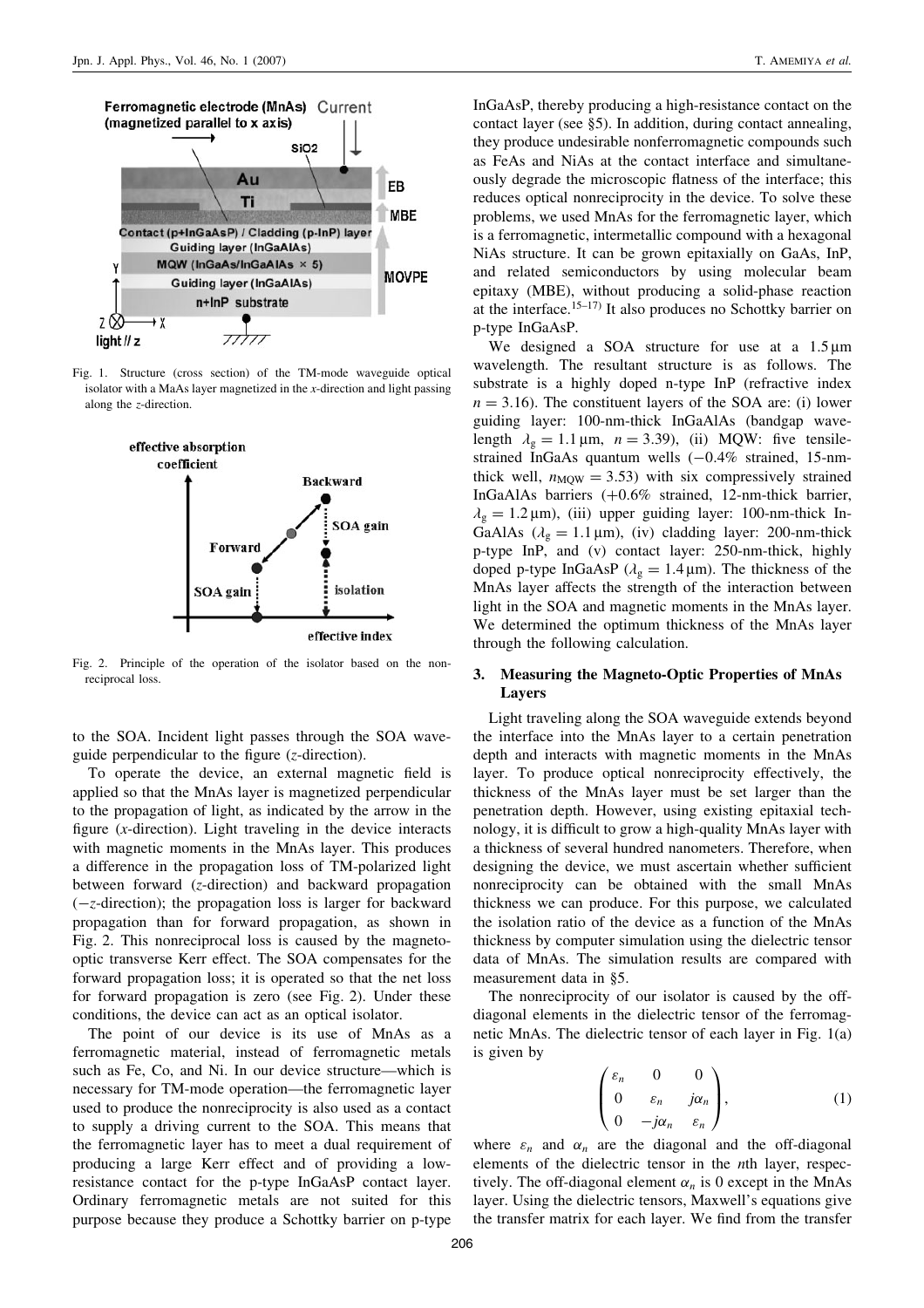matrix that magnetic field  $H_x$  (parallel to x axis), electric field  $E_z$  (parallel to z axis), and propagation coefficient  $\beta$  are given by

$$
\mathbf{M}_{n} = \begin{pmatrix} H_{x}|_{\text{top}} \\ \omega\varepsilon_{0}E_{z}|_{\text{top}} \end{pmatrix} = \left(\prod_{\text{All}} \mathbf{M}_{n}\right) \left(\frac{H_{x}|_{\text{bottom}}}{\omega\varepsilon_{0}E_{z}|_{\text{bottom}}}\right)
$$
\n
$$
\mathbf{M}_{n} = \begin{pmatrix} \cosh(\beta_{n}d_{n}) + \frac{\alpha_{n}\beta}{\beta_{n}\varepsilon_{n}}\sinh(\beta_{n}d_{n}) & \frac{\varepsilon_{n}^{2} - \alpha_{n}^{2}}{j\beta_{n}\varepsilon_{n}}\sinh(\beta_{n}d_{n}) \\ \frac{j}{\varepsilon_{n}^{2} - \alpha_{n}^{2}}\left(\beta_{n}\varepsilon_{n} - \frac{(\alpha_{n}\beta)^{2}}{\beta_{n}\varepsilon_{n}}\right)\sinh(\beta_{n}d_{n}) & \cosh(\beta_{n}d_{n}) - \frac{\alpha_{n}\beta}{\beta_{n}\varepsilon_{n}}\sinh(\beta_{n}d_{n}) \end{pmatrix} \quad (\beta_{n} = \sqrt{\beta^{2} - k_{0}^{2}\varepsilon_{n}}),
$$
\n(2)

where  $H_x|_{top}$  and  $E_z|_{top}$  are the magnetic field and the electric field at the bottom of the Au electrode, and  $H_x$ <sub>bottom</sub> and  $E_z$ b<sub>ottom</sub> are the magnetic field and the electric field at the top of the InP substrate, respectively, and  $d_n$  is the thickness of the nth layer. Because of the nonzero off-diagonal elements of MnAs, the equation for backward-propagating TM waves is different from that of forward TM waves; this leads to a nonreciprocal solution for the propagation coefficient  $\beta$ . The nonreciprocal solution gives the difference in absorption coefficient between forward  $(z$  direction) and backward  $(-z$  direction) TM waves, and therefore, gives the isolation ratio (or the difference between forward absorption and backward absorption) in our device.

The dielectric tensor of MnAs for a  $1.5 \,\text{\ensuremath{\mu}m}$  wavelength was needed in this calculation, but no available data had been reported; only the tensor for the visible wavelength range had been reported.18) Therefore, we measured the values of the tensor elements. The diagonal element of the tensor can be determined from the complex refractive index, and the off-diagonal element can be determined from the Faraday rotation and the Faraday ellipticity. To measure these values for a MnAs layer, we prepared two samples, i.e., a 20-nm-thick layer and a 50-nm-thick MnAs layer grown by MBE on a 200-µm-thick, [100]-oriented GaAs substrate (the back was mirror-polished in both samples). The complex refractive index was obtained from the reflection data for the samples and the difference in transmission data between the samples. The Faraday rotation and the Faraday ellipticity were obtained from the difference in transmission data between the two samples which were magnetized perpendicular to the layer surface. Figure 3(a) shows a plot of the measured complex refractive index  $n +$ ik (=  $\varepsilon_n|_{\text{MnAs}}^{1/2}$ ) as a function of wavelength. Figure 3(b) shows a plot of the off-diagonal element  $\varepsilon_{yz}$  (=  $j\alpha_n|_{MnAs}$ ), where  $\text{Re}(\varepsilon_{yz})$  is the real part and  $\text{Im}(\varepsilon_{yz})$  is the imaginary part of the element. From these results, we ascertained that the diagonal and the off-diagonal elements of the MnAs dielectric tensor were  $(2.8 + 4.0i)^2$  and  $-1.62 + 0.27i$ , respectively, at a wavelength of  $1.55 \,\text{\mu m}$ .

Using the obtained tensor data of MnAs, we calculated the forward and the backward propagation losses and the nonreciprocity (or isolation ratio) in our isolator as a function of MnAs layer thickness for the  $1.55 \mu m$  TM mode, where the SOA was not operated (i.e., driving current was 0). In solving eq. (2), we assumed that  $H_x$  and  $E_z$  showed exponential attenuation in the Au layer and the InP substrate. Figure 4 shows the results. The device shows a large propagation loss and a small isolation ratio for small values of MnAs thickness, because light traveling in the isolator leaks out of the MnAs layer and is absorbed strongly by the



Fig. 3. Optical properties of an MBE-grown, epitaxial MnAs layer: (a) complex refractive index  $n + ik$  and (b) off-diagonal element  $\varepsilon_{yz} = \varepsilon_{yz}' +$  $i\epsilon_{yz}$ ", plotted as a function of wavelength.



Fig. 4. Forward and backward propagation losses and isolation ratio (nonreciprocity) in the device as a function of MnAs layer thickness, calculated for  $1.55 \,\text{\ensuremath{\mu}m}$  TM mode. The isolation ratio saturates at a MnAs layer thickness of  $150 - 200$  nm.

Au–Ti electrode. The propagation loss decreases as the MnAs thickness increases and approaches to a certain value determined by absorption in the MnAs layer; the propagation loss is almost constant if the MnAs thickness is larger than 200 nm. This shows that the penetration depth of light in the MnAs layer is about 200 nm. The isolation ratio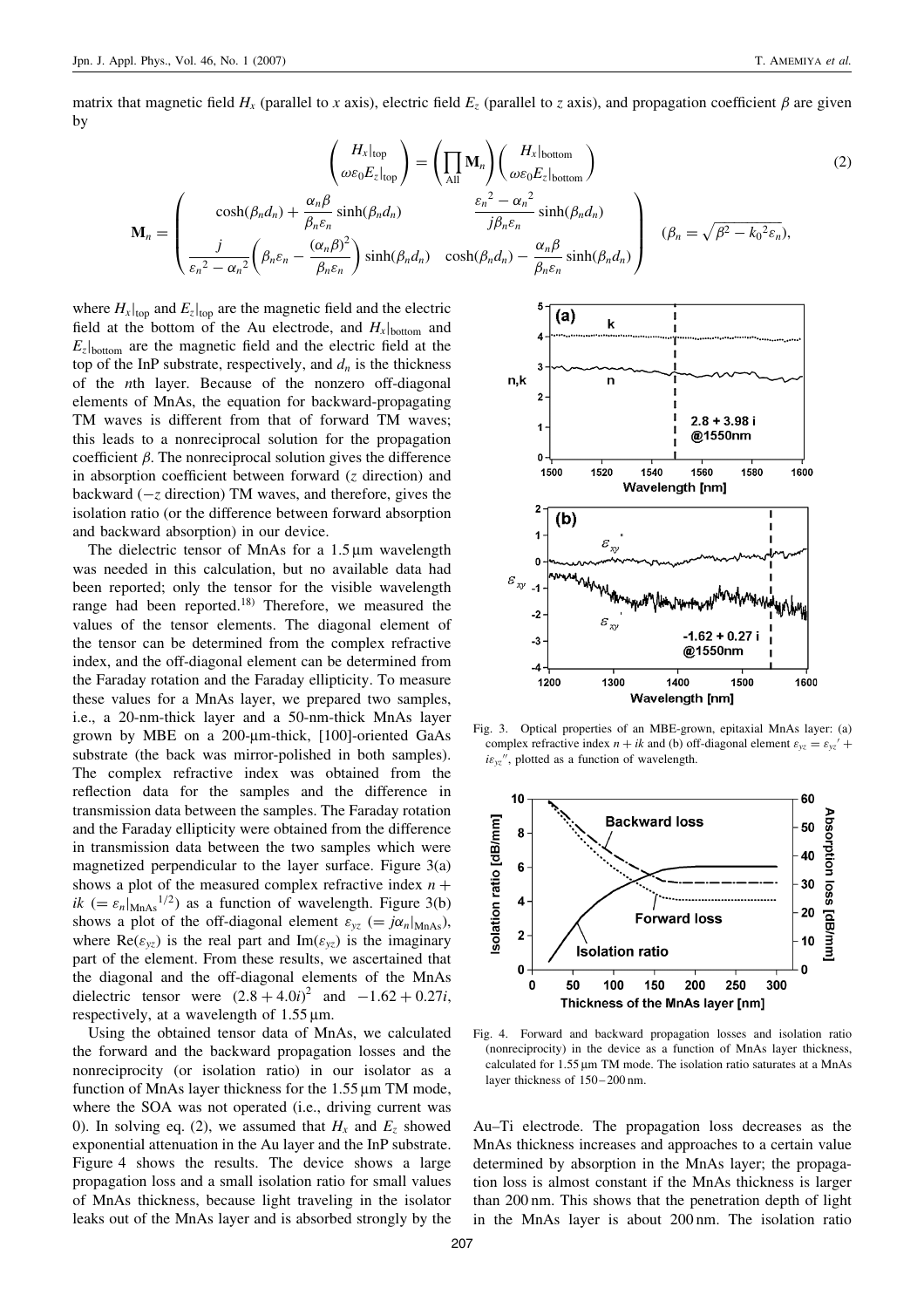increases with an increase in the MnAs thickness and saturates at  $6 dB/mm$  at a thickness of  $150 - 200$  nm. From these results, we decided that the necessary and sufficient thickness of the MnAs layer is 200 nm. This thickness is achievable; we can grow a 200-nm-thick MnAs layer on InGaAsP contact layers by MBE.

#### 4. Fabricating the Device

On the basis of the results obtained in the previous sections, we fabricated an actual device as follows. The substrate was a highly doped, [100]-oriented n-type wafer of InP. The SOA was formed on the substrate by metalorganic vapor phase epitaxy (MOVPE). The MQW (see the end of §2 for the structure) showed a photoluminescence peak at  $1.54 \,\mu$ m. After the formation of the SOA, a  $200 \,\text{nm}$  MnAs layer was grown on the surface of the InGaAsP contact layer by MBE. To examine the dependence of the nonreciprocity on MnAs thickness, four other devices with MnAs layers of 20, 50, 100, and 150 nm thickness were also prepared. The wafer was first heat treated at about  $500-600^{\circ}$ C under As flux in the MBE chamber to remove a native oxide layer on the cladding layer. The wafer temperature was then lowered to 200 C, and the MnAs layer was grown directly without a buffer layer. Elemental Mn and As solid sources were used to provide Mn and As<sub>4</sub> fluxes, respectively. The growth rate was 80 nm/h. We observed the surface of the wafer by refraction high energy electron diffraction (RHEED) during the growth process and confirmed that the MnAs layer grown was single crystalline.

After the growth of MnAs, a 200-nm-thick  $SiO<sub>2</sub>$  layer was deposited on the MnAs layer by magnetron sputtering, and then a stripe window was opened by optical lithography to fabricate a gain-guiding waveguide structure. The width of the window was set to  $5.5 \mu m$ . A 100 nm Ti layer and a 200 nm Au layer were then deposited on the surface to make a top electrode, by electron-beam (EB) evaporation. In this way, we fabricated the structure given in Fig. 1. Finally, both ends of the device were cleaved to set the device length to 0.65 mm; the cleaved surfaces were left uncoated. Figure 5 shows a cross section of the device observed using a scanning electron microscope (SEM).

The MnAs layer on the device shows strong magnetic anisotropy, and this must be taken into consideration when designing the device. Figure 6 shows a plot of the magnetization curve of the MnAs layer on the device, measured by alternating gradient force magnetometry (AGFM). Using a





Fig. 6. Magnetization curve for the MnAs layer on the device: the results for a 100-nm-thick MnAs layer, measured by AGFM. The MnAs layer can be easily magnetized using a magnetic field along the [011] direction of the InP substrate. In contrast, magnetization is difficult along the  $[01\bar{1}]$ direction of the InP substrate.

magnetic field applied along the [011] direction of the InP substrate, the MnAs layer was easily magnetized by a small coercive field of 0.017 T. In contrast, it was not easy to magnetize the MnAs layer along the  $[011]$  direction and even a coercive field of 0.5 T was insufficient. This anisotropy is due to the crystalline anisotropy of the MnAs layer on the InGaAsP. Therefore, to operate the device with a small external magnetic field, we formed the waveguide stripe parallel to the  $[011]$  direction of the InP substrate, and magnetized the MnAs layer in the [011] direction  $(x$  direction in Fig. 1).

#### 5. Device Operation

We confirmed that the device functioned successfully as an optical isolator with nonreciprocal loss for TM-polarized,  $1.5 \mu m$  light. Our experimental setup for the measurement consisted of a wavelength-tunable laser with a polarization controller, optical circulators and switches, a magnet, an optical power meter, and an optical spectrum analyzer. A tunable laser generated light and sent it to the device through a polarization controller and a circulator. The light was transferred into and out of the device through lensed fibers. A magnetic field was applied using a permanent magnet along the [011] direction of the device, i.e., parallel to the device surface and perpendicular to the direction of light propagation (see Fig. 1). Light propagation in the device was switched between the forward and the backward directions by controlling two optical switches. The intensity of the transmitted light from the device was measured using an optical spectrum analyzer and a power meter. The output of the tunable laser was set to 5 dBm, and the magnetic field for the device was set to 0.1 T.

During measurement, the device was placed in a fixedtemperature box set at  $15^{\circ}$ C and operated with a driving current of 100 mA (current density  $= 2.5 \text{ kA/cm}^2$ ). The voltage drop across the device was 1.7 V. Since our previous device with a Fe/Ni contact electrode had shown a higher voltage drop of  $3.0 \text{ V}$ ,<sup>19)</sup> the MnAs layer provided a lowresistance contact, as compared with ordinary ferromagnetic metals.

Figure 7 shows the forward transmission (dashed line) Fig. 5. Cross section of the device observed using a SEM. and backward transmission (solid line) in the device,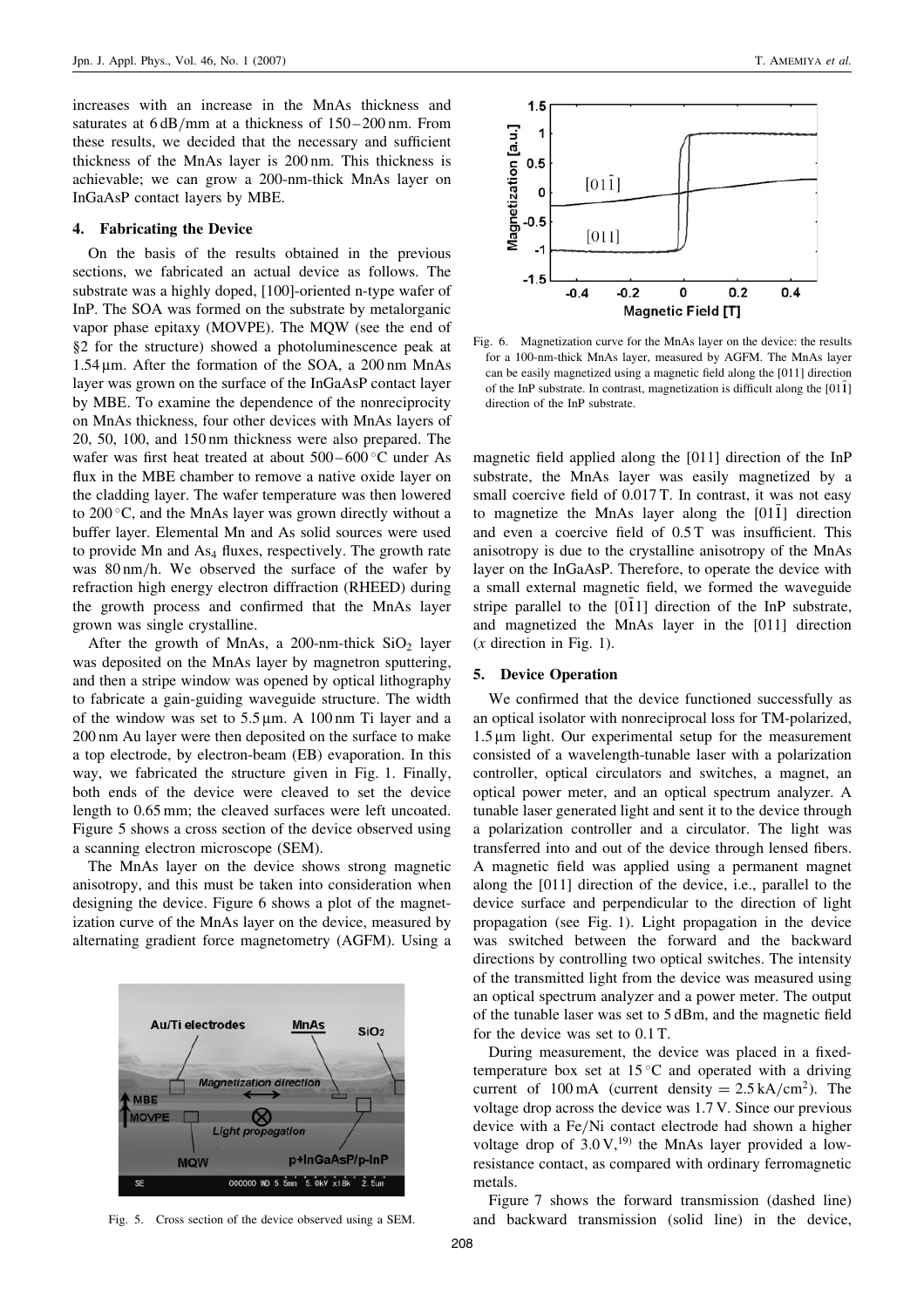

Fig. 7. Forward transmission (dashed line) and backward transmission (solid line) in the device, measured for  $1.54 \mu m$  TM mode, under a 100 mA driving current and a 0.1 T magnetic field. The thickness of the MnAs layer is (a) 20, (b) 50, (c) 100, (d) 150, and (e) 200 nm. Figure (f) shows a result measured for TE mode, with a 200 nm MnAs layer.

measured for [Figs. 7(a)–7(e)] TM-polarized and [Fig. 7(f)] TE-polarized light. The intensity of light at the output end of the device is plotted as a function of the wavelength for forward and backward propagation. The wavelength of light was fixed at  $1.54 \,\text{\ensuremath{\mu}}$  m. In the device with a 200 nm MnAs layer, the output intensity for the TM mode changed by 6.4 dB by switching the direction of light propagation. The device efficiently operated as a TM-mode isolator with an isolation ratio of  $9.8 \text{ dB/mm} (= 6.4 \text{ dB}/0.6 \text{ mm})$ . In contrast, the output intensity for the TE mode had little dependence on the direction of propagation, as expected.

Figure 8 shows a plot of the intensity of transmitted light (for forward and backward propagation) and the isolation ratio as a function of MnAs layer thickness. The incident light was  $1.54 \mu m$ . The isolation ratio increased monotonically with an increase in MnAs thickness and saturated at a thickness of  $150 - 200$  nm—the penetration depth of light in the MnAs layer. This is consistent with the prediction in §3.



Fig. 8. Forward and backward transmission and isolation ratio as a function of MaAs layer thickness, under a 100 mA driving current and a 0.1 T magnetic field.